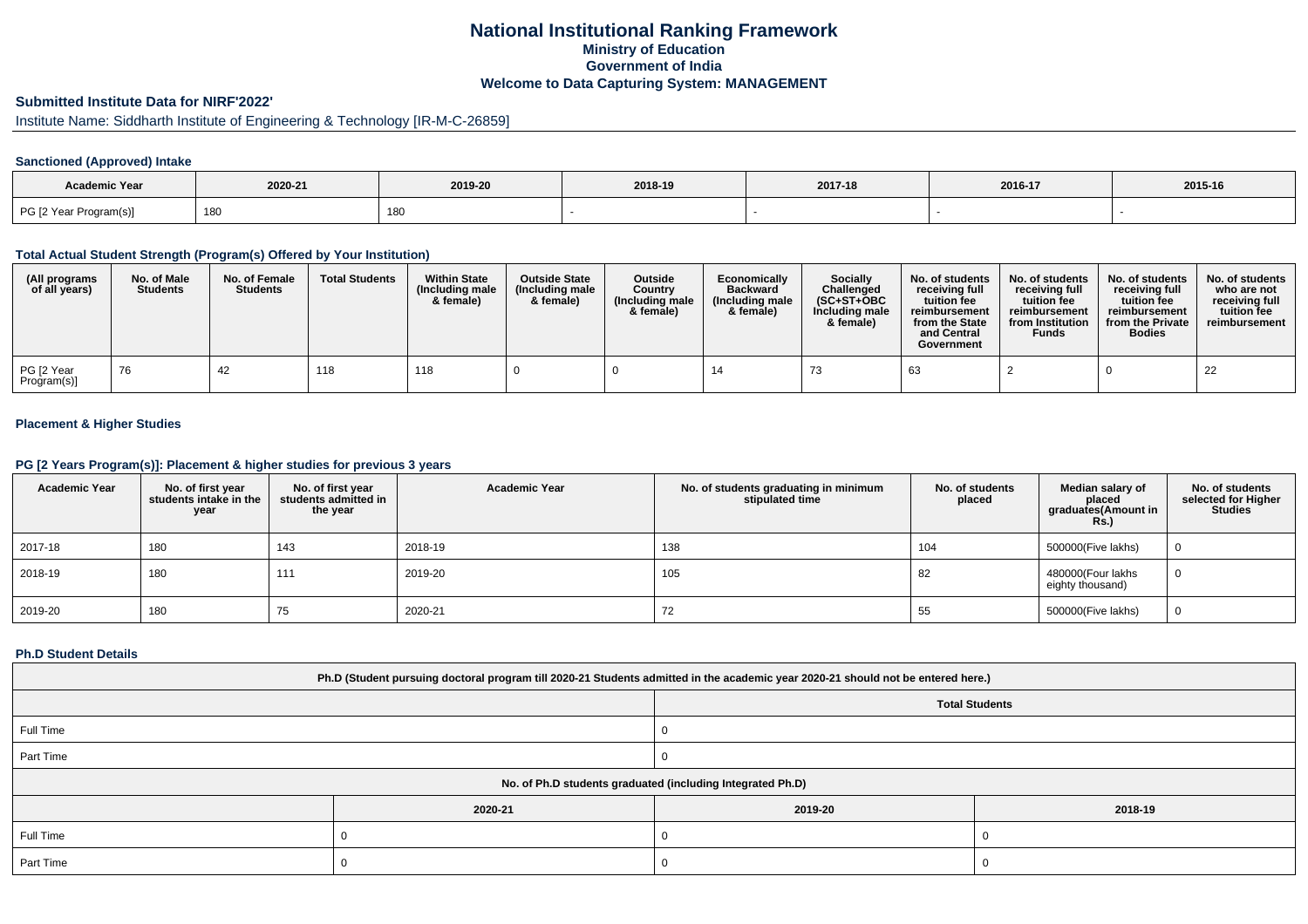#### **Financial Resources: Utilised Amount for the Capital expenditure for previous 3 years**

| <b>Academic Year</b>                                                                                                                                                           | 2020-21                                            | 2019-20                                                    | 2018-19                                                                  |  |  |  |  |  |
|--------------------------------------------------------------------------------------------------------------------------------------------------------------------------------|----------------------------------------------------|------------------------------------------------------------|--------------------------------------------------------------------------|--|--|--|--|--|
|                                                                                                                                                                                | <b>Utilised Amount</b>                             | <b>Utilised Amount</b>                                     | <b>Utilised Amount</b>                                                   |  |  |  |  |  |
| Annual Capital Expenditure on Academic Activities and Resources (excluding expenditure on buildings)                                                                           |                                                    |                                                            |                                                                          |  |  |  |  |  |
| Library (Books, Journals and e-Resources only)                                                                                                                                 | 40586 (Forty Thousand Five Hundred and Eighty Six) | 87835 (Eighty Seven Thousand Eight Hundred and Thirty Five | 121442 (One Lakh Twenty One Thousand Four Hundred and<br>Forty Two)      |  |  |  |  |  |
| Expenditure on setting up/upgradation of laboratory                                                                                                                            | 0 (Zero)                                           | 0 (Zero)                                                   | 1064728 (Ten Lakh Sixty Four Thousand Seven Hundred and<br>Twenty Eight) |  |  |  |  |  |
| Other expenditure on creation of Capital Assets (For setting up<br>classrooms, seminar hall, conference hall, library excluding<br>expenditure on Land , Building, Roads etc.) | 17406 (Seventeen Thousand Four Hundred and Six)    | 8492 (Eight Thousand Four Hundred and Ninety Two)          | 4660014 (Forty Six Lakh Sixty Thousand and Fourteen)                     |  |  |  |  |  |

#### **Financial Resources: Utilised Amount for the Operational expenditure for previous 3 years**

| <b>Academic Year</b>                                                                                                                                                                            | 2020-21                                                                             | 2019-20                                                                                | 2018-19                                                                       |  |  |  |  |  |
|-------------------------------------------------------------------------------------------------------------------------------------------------------------------------------------------------|-------------------------------------------------------------------------------------|----------------------------------------------------------------------------------------|-------------------------------------------------------------------------------|--|--|--|--|--|
|                                                                                                                                                                                                 | <b>Utilised Amount</b>                                                              | <b>Utilised Amount</b>                                                                 | <b>Utilised Amount</b>                                                        |  |  |  |  |  |
| <b>Annual Operational Expenditure</b>                                                                                                                                                           |                                                                                     |                                                                                        |                                                                               |  |  |  |  |  |
| Salaries (Teaching and Non Teaching staff)                                                                                                                                                      | 20617378 (Two Crore Six Lakh Seventeen Thousand Three<br>Hundred and Seventy Eight) | 21177295 (Two Crore Eleven Lakh Seventy Seven Thousand<br>Two Hundred and Ninety Five) | 23688029 (Two Crore Thirty Six Lakh Eighty Eight Thousand<br>and Twenty Nine) |  |  |  |  |  |
| Maintenance of Academic Infrastructure or consumables and<br>other running expenditures (excluding maintenance of hostels<br>and allied services, rent of the building, depreciation cost, etc) | 1271834 (Twelve Lakh Seventy One Thousand Eight Hundred<br>and Thirty Four)         | 1367561 (Thirteen Lakh Sixty Seven Thousand Five Hundred<br>and Sixty One)             | 2098034 (Twenty Lakh Ninety Eight Thousand and Thirty Four                    |  |  |  |  |  |
| Seminars/Conferences/Workshops                                                                                                                                                                  | 21618 (Twenty One Thousand Six Hundred and Eighteen)                                | 33204 (Thirty Three Thousand Two Hundred and Four)                                     | 94482 (Ninety Four Thousand Four Hundred and Eighty Two)                      |  |  |  |  |  |

### **Sponsored Research Details**

| <b>Financial Year</b>                    | 2020-21 | 2019-20 | 2018-19                   |  |
|------------------------------------------|---------|---------|---------------------------|--|
| Total no. of Sponsored Projects          |         |         |                           |  |
| Total no. of Funding Agencies            |         |         |                           |  |
| Total Amount Received (Amount in Rupees) |         |         | 33000000                  |  |
| Amount Received in Words                 | Zero    | Zero    | Three crores thirty lakhs |  |

## **Consultancy Project Details**

| <b>Financial Year</b>                    | 2020-21 | 2019-20 | 2018-19 |  |
|------------------------------------------|---------|---------|---------|--|
| Total no. of Consultancy Projects        |         |         |         |  |
| Total no. of Client Organizations        |         |         |         |  |
| Total Amount Received (Amount in Rupees) |         |         |         |  |
| Amount Received in Words                 | Zero    | Zero    | Zero    |  |

### **Executive Development Program/Management Development Programs**

| Year<br>. | 2020-21<br>the contract of the contract of the | 2019-20<br>. | 2018-19<br>$- - - -$ |
|-----------|------------------------------------------------|--------------|----------------------|
|-----------|------------------------------------------------|--------------|----------------------|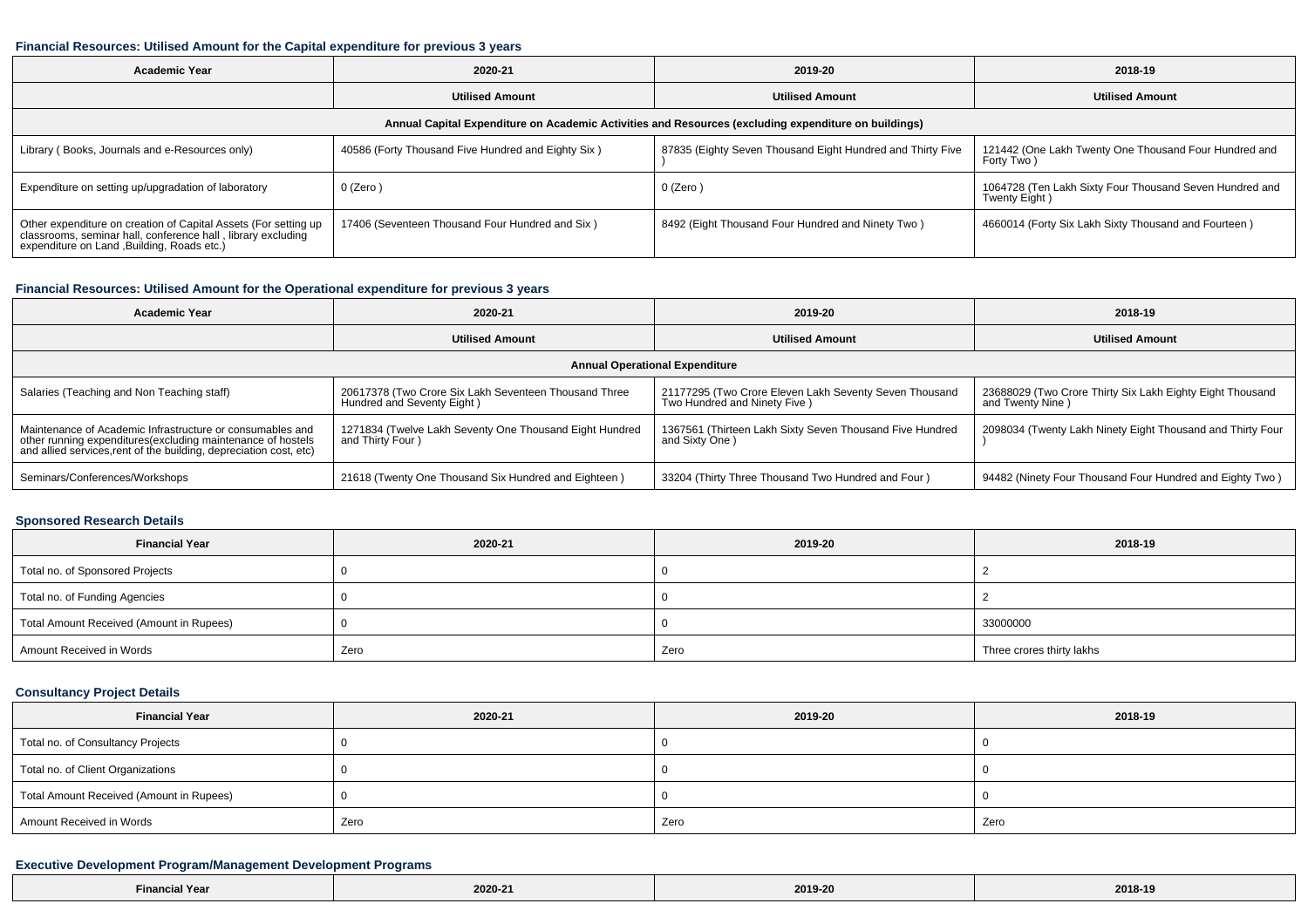| Total no. of Executive Development Programs/ Management<br>Development Programs   |      |      |      |
|-----------------------------------------------------------------------------------|------|------|------|
| Total no. of Participants                                                         |      |      |      |
| Total Annual Earnings (Amount in Rupees)(Excluding Lodging<br>& Boarding Charges) |      |      |      |
| Total Annual Earnings in Words                                                    | Zero | Zero | Zero |

# **PCS Facilities: Facilities of physically challenged students**

| 1. Do your institution buildings have Lifts/Ramps?                                                                                                         | Yes, more than 80% of the buildings |
|------------------------------------------------------------------------------------------------------------------------------------------------------------|-------------------------------------|
| 2. Do your institution have provision for walking aids, including wheelchairs and transportation from one building to another for<br>handicapped students? | Yes                                 |
| 3. Do your institution buildings have specially designed toilets for handicapped students?                                                                 | Yes, more than 80% of the buildings |

# **Faculty Details**

| Srno           | <b>Name</b>            | Age | Designation                | Gender | Qualification | Experience (In<br>Months) | <b>Currently working</b><br>with institution? | <b>Joining Date</b> | <b>Leaving Date</b>      | <b>Association type</b> |
|----------------|------------------------|-----|----------------------------|--------|---------------|---------------------------|-----------------------------------------------|---------------------|--------------------------|-------------------------|
|                | Dr M Vani              | 47  | Professor                  | Female | Ph.D          | 276                       | Yes                                           | 02-07-2017          | --                       | Regular                 |
| $\overline{2}$ | Dr S K Gurumoorthi     | 38  | Associate Professor        | Male   | Ph.D          | 180                       | Yes                                           | 04-06-2012          | $\overline{\phantom{a}}$ | Regular                 |
| 3              | <b>B Sampath Kumar</b> | 33  | <b>Assistant Professor</b> | Male   | <b>MBA</b>    | 107                       | Yes                                           | 27-08-2016          | $\overline{\phantom{a}}$ | Regular                 |
| $\overline{4}$ | K Sai Chandu           | 31  | <b>Assistant Professor</b> | Male   | <b>MBA</b>    | 72                        | Yes                                           | 11-08-2016          | $\sim$                   | Regular                 |
| 5              | R Jyothsna Devi        | 37  | Associate Professor        | Female | <b>MBA</b>    | 144                       | Yes                                           | 30-06-2009          | $\sim$                   | Regular                 |
| 6              | C Priyadarshini        | 32  | <b>Assistant Professor</b> | Female | <b>MBA</b>    | 114                       | Yes                                           | 11-01-2011          | $\overline{\phantom{a}}$ | Regular                 |
| $\overline{7}$ | E Vinodh Kumar         | 33  | <b>Assistant Professor</b> | Male   | <b>MBA</b>    | 120                       | Yes                                           | 01-07-2012          | $\overline{a}$           | Regular                 |
| 8              | Dr L Kuladeep<br>Kumar | 41  | Associate Professor        | Male   | Ph.D          | 204                       | Yes                                           | 02-08-2017          | $\overline{\phantom{a}}$ | Regular                 |
| 9              | S Sreenivasulu         | 36  | <b>Assistant Professor</b> | Male   | <b>MBA</b>    | 156                       | Yes                                           | 12-07-2018          | ۰.                       | Regular                 |
| 10             | N<br>Balasubramanyam   | 37  | Assistant Professo         | Male   | <b>MBA</b>    | 155                       | Yes                                           | 17-08-2020          | $\sim$                   | Regular                 |
| 11             | Vijayasree P N         | 36  | <b>Assistant Professor</b> | Female | <b>MBA</b>    | 25                        | Yes                                           | 17-08-2020          | $\overline{\phantom{a}}$ | Regular                 |
| 12             | N Radha                | 31  | <b>Assistant Professor</b> | Female | <b>MBA</b>    | 102                       | Yes                                           | 12-10-2020          | $\mathbf{u}$             | Regular                 |
| 13             | M Jayalakshmi          | 41  | <b>Assistant Professor</b> | Female | <b>MBA</b>    | 120                       | Yes                                           | 24-08-2020          | $\overline{\phantom{a}}$ | Regular                 |
| 14             | P Kalpana              | 24  | Assistant Professor        | Female | <b>MBA</b>    | 12                        | Yes                                           | 17-08-2020          | $\overline{a}$           | Regular                 |
| 15             | Mungara<br>Sreecharan  | 43  | <b>Assistant Professor</b> | Male   | <b>MBA</b>    | 144                       | Yes                                           | 01-07-2019          | --                       | Regular                 |
| 16             | M Amani                | 28  | <b>Assistant Professor</b> | Female | <b>MBA</b>    | 24                        | Yes                                           | 01-07-2019          | $\overline{\phantom{a}}$ | Regular                 |
| 17             | S Pavithra             | 25  | <b>Assistant Professor</b> | Female | <b>MBA</b>    | 48                        | Yes                                           | 01-07-2017          | $\overline{\phantom{a}}$ | Regular                 |
| 18             | S Manju                | 35  | <b>Assistant Professor</b> | Female | <b>MBA</b>    | 107                       | Yes                                           | 01-07-2012          | $\overline{\phantom{a}}$ | Regular                 |
| 19             | <b>B</b> Visalakshi    | 30  | <b>Assistant Professor</b> | Female | <b>MBA</b>    | 24                        | Yes                                           | 01-06-2019          |                          | Regular                 |